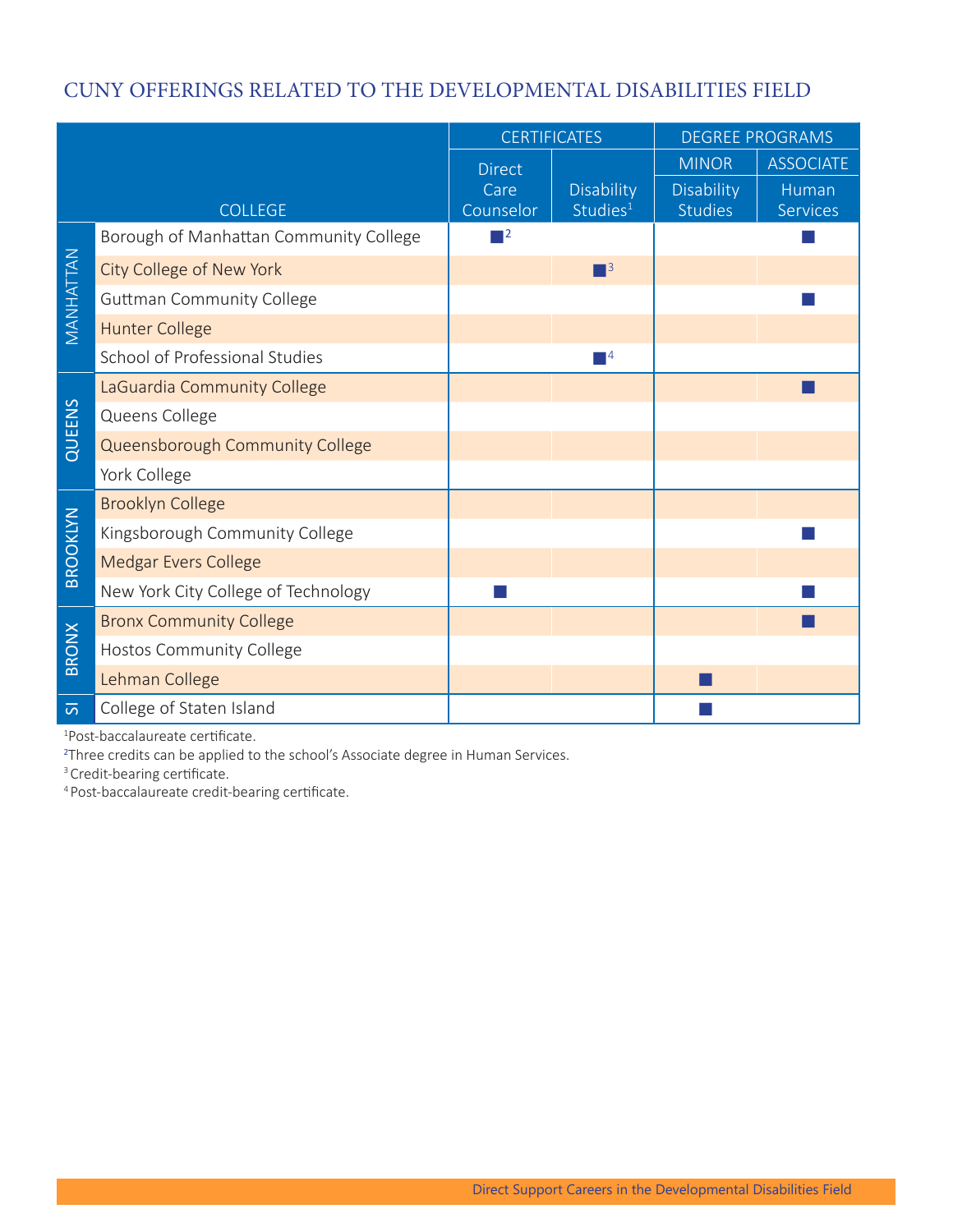## CUNY OFFERINGS RELATED TO THE DEVELOPMENTAL DISABILITIES FIELD CUNY OFFERINGS RELATED TO THE DEVELOPMENTAL DISABILITIES FIELD

|                                        | BACHELOR'S            |                   | MASTER'S                    |                       |                |
|----------------------------------------|-----------------------|-------------------|-----------------------------|-----------------------|----------------|
| COLLEGE                                | Disability<br>Studies | Human<br>Services | Social<br>Work              | Disability<br>Studies | Social<br>Work |
| Borough of Manhattan Community College |                       |                   |                             |                       |                |
| City College of New York               | $\blacksquare^5$      |                   |                             |                       |                |
| <b>Guttman Community College</b>       |                       |                   |                             |                       |                |
| Hunter College                         |                       |                   | <b>Tale</b>                 |                       |                |
| School of Professional Studies         | $\sim$                |                   |                             | li s                  |                |
| LaGuardia Community College            |                       |                   |                             |                       |                |
| Queens College                         |                       |                   |                             |                       |                |
| Queensborough Community College        |                       |                   |                             |                       |                |
| York College                           |                       |                   | $\mathcal{L}_{\mathcal{A}}$ |                       |                |
| Brooklyn College                       |                       |                   |                             |                       |                |
| Kingsborough Community College         |                       |                   |                             |                       |                |
| Medgar Evers College                   |                       |                   |                             |                       |                |
| New York City College of Technology    |                       |                   |                             |                       |                |
| <b>Bronx Community College</b>         |                       |                   |                             |                       |                |
| Hostos Community College               |                       |                   |                             |                       |                |
| Lehman College                         |                       |                   | ш                           |                       |                |
| College of Staten Island               |                       |                   |                             |                       |                |

<sup>5</sup>Concentration within BA and BS programs in Early Childhood Education and Interdisciplinary Arts and Sciences